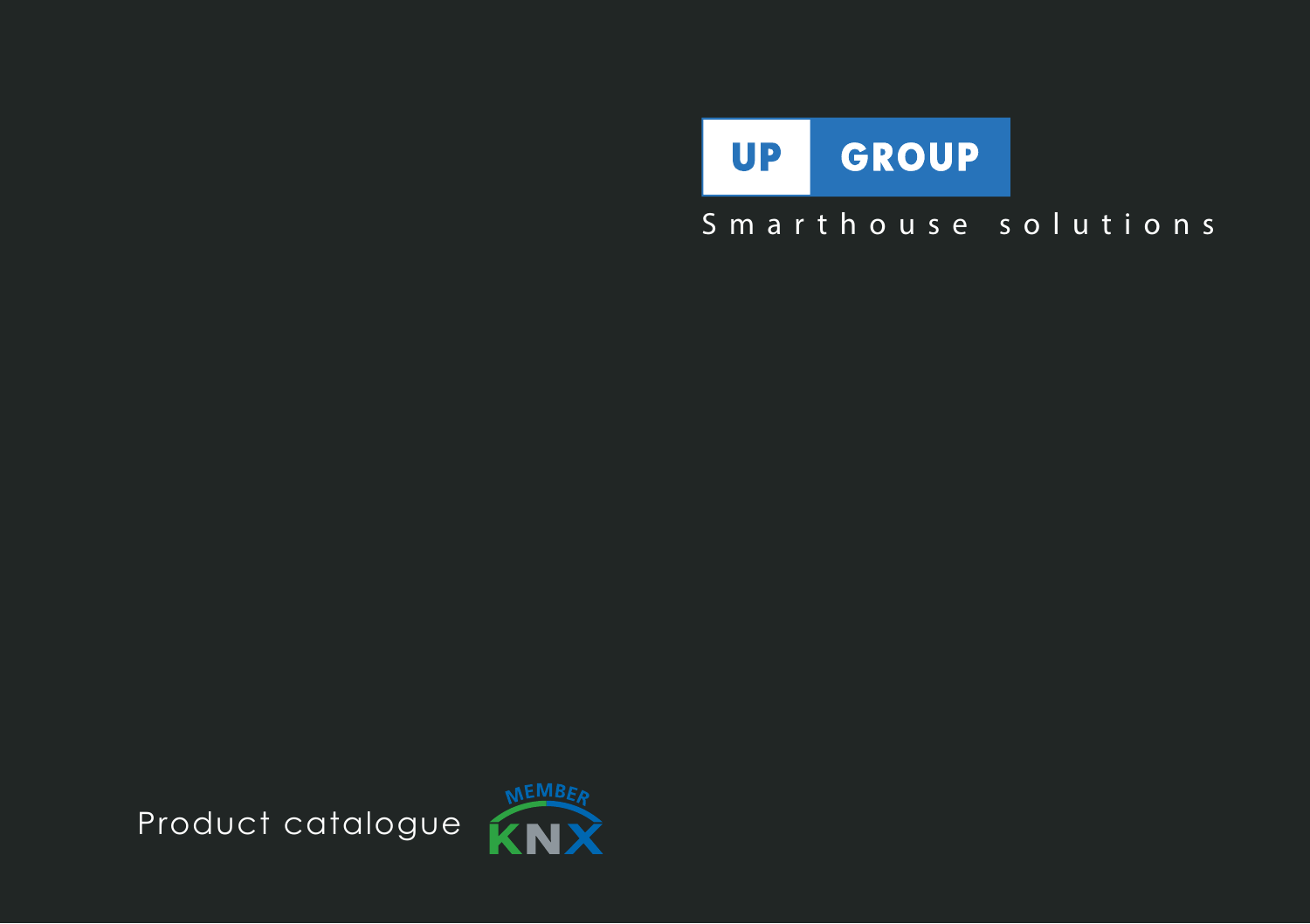UP GROUP develops KNX Smart Applications and is engaged also in producing KNX devices with best cost-performance ratio. More than 7 years of experience in KNX field has made us experts. We can offer now Switch Actuators, Shutter Actuators, Several converters, Binary Inputs and other KNX devices with 2 years warranty. We have also developed KNX SmartHouse APP for all users. With our KNX SmartHouse APP you can control Lights, Shutters, Blinds, Heating and Cooling, view Cameras, send Messages,…

With a professional team and partners in the areas of programming, planning, project management and the development of electronic and software solutions we provide a custom solutions for the end customer. When you think you have an irresolvable problem or has someone offered a solution where you are not sure, we will very likely solve the problem or give the solution. It will be convincing and professional.



# **About Us**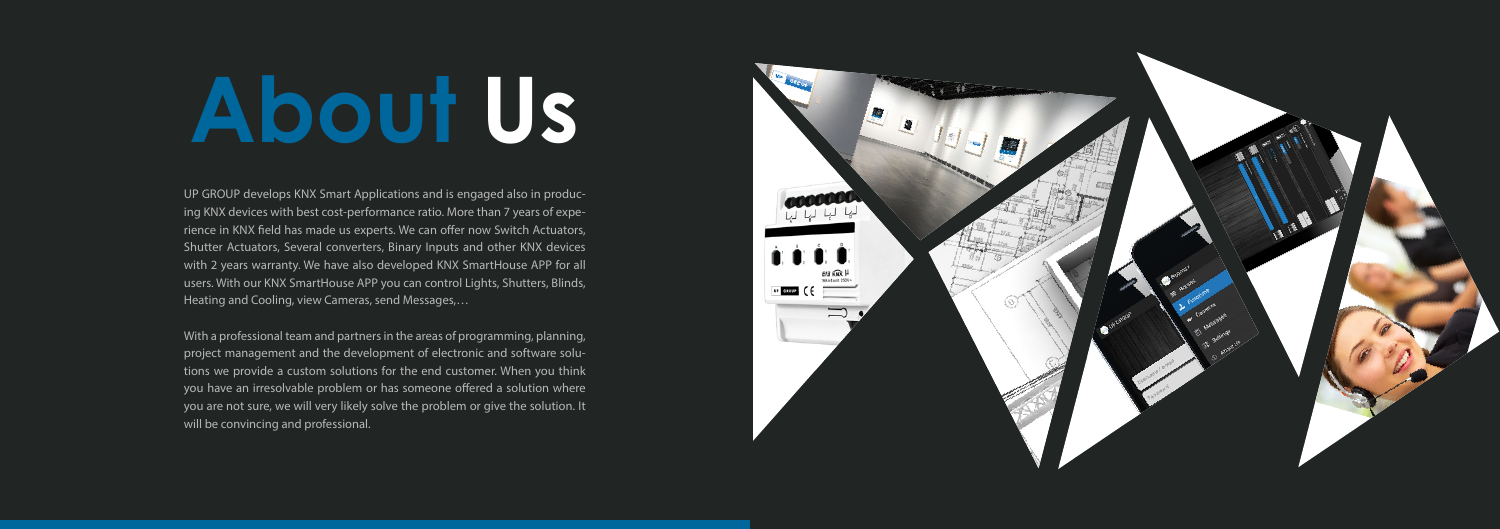**KNX Switch Actuator**  Cat.no.: **UP-02112**

# **KNX Switch Actuator, Cat. no.: UP02112**

| <b>Power Supply:</b>           |                                                  | 21~30V DC, via the EIB bus        |     |  |
|--------------------------------|--------------------------------------------------|-----------------------------------|-----|--|
| <b>Current consumption</b>     |                                                  | < 12mA                            |     |  |
| <b>Number of contacts</b>      |                                                  | 12                                |     |  |
| Un rated voltage               |                                                  | 250/440V AC (50/60 HZ)            |     |  |
|                                | In rated current                                 |                                   | 16A |  |
|                                | Connections: Bus connection terminal (black/red) |                                   |     |  |
|                                |                                                  | Load circuits Screw terminals     |     |  |
|                                | Temperature Operation -5°C ~45°C                 |                                   |     |  |
|                                | Storage                                          | -25 $^{\circ}$ C ~55 $^{\circ}$ C |     |  |
|                                | <b>Transport</b>                                 | $-25^{\circ}$ C ~70 $^{\circ}$ C  |     |  |
| Mounting On 35mm mounting rail |                                                  |                                   |     |  |
|                                |                                                  |                                   |     |  |

- **Manual operation, Time functions, on/off delay**
- **Scene control / presets via 8bit/1bit commands**
- **Logic operation AND, OR, XOR, gate function**
- **Status response**
- **Forced operation and safety function**
- **Reaction to threshold functions**
- **Control of electro thermal valve drives**
- **Selection of preferred state after bus voltage failure and**

# **recovery**

Power supply: 95V ~255 Vac, 47~63Hz EIB/KNX nominal voltage: 30 V DC +1/–2 V, SELV + with integrated choke Auxiliary voltage: 30 V DC +1/–1 V, SELV EIB/KNX nominal current: 640mA, short-circuit-proof EIB/KNX output: Bus connection terminal (black/red) Auxiliary output: Connection terminal (yellow/grey) Operation:  $-5 °C \approx +45 °C$ Storage:  $-25 °C \approx +55 °C$ Transport:  $-25 °C \approx +70 °C$ 

- **Inversion of the outputs**
- **Staircase lighting functions with warning and adaptable**

# **KNX Dimmer Actuator, Cat. no.: UP03104**

| <b>Power Supply:</b>      | 21~30V DC, via the EIB bus |
|---------------------------|----------------------------|
|                           | 230V AC (50/60Hz)          |
| <b>Number of contacts</b> | 4                          |
| Max. capacity             | 400W (~45°C Ambient temp.) |
| Min. capacity             | 40W                        |

**Connections: Bus connection terminal (black/red) Load circuits Screw terminals Temperature Operation -5**°C **~45**°C **Storage -25**°C **~55**°C **Transport -25**°C **~70**°C **Mounting On 35mm mounting rail**









- **Control switch state of the lamp**
- **Relative dimming function**
- **Control brightness values of the lamp**
- **State report, error report**
- **15 scenes setting**
- **Staircase lighting function**
- **Bus recovery function**
- **Preset function, set preset function KNX Dimmer Actuator**

Cat.no.: **UP-03104**



# **KNX Products**

**KNX Power supply 640mA** 

Primar;

 $\begin{picture}(16,10) \put(0,0){\vector(1,0){10}} \put(10,0){\vector(1,0){10}} \put(10,0){\vector(1,0){10}} \put(10,0){\vector(1,0){10}} \put(10,0){\vector(1,0){10}} \put(10,0){\vector(1,0){10}} \put(10,0){\vector(1,0){10}} \put(10,0){\vector(1,0){10}} \put(10,0){\vector(1,0){10}} \put(10,0){\vector(1,0){10}} \put(10,0){\vector(1,0){10}} \put(10,0){\vector(1$ 

Secondary

 $\cdot$  SEC $\rightarrow$   $\cdot$ 

 $maCf$ 

 $\frac{\text{input}}{\text{M-255VAC}} = \frac{\text{Output}}{\text{W-1}} = \frac{\text{two}}{\text{two}}$ 

–−

0000  $U^p$  01640

GON GINES



**KNX power supply produces and monitors system voltage. The bus is decoupled from the power supply with the integrated choke. To trigger Reset - you press it for at least 22 seconds. The bus line disconnected from the power supply and the devices connected to this bus line are returned to their initial state. If the line should be disconnected for a longer period, the bus connection terminal must be removed from power supply. A 30V DC auxiliary voltage is made available via an additional connection terminal.** 

**● Manual operation, Time functions, on/off delay ● Scene control / presets via 8bit/1bit commands ● Logic operation AND, OR, XOR, gate function ● Status response ● Forced operation and safety function ● Reaction to threshold functions ● Control of electro thermal valve drives**

**● Selection of preferred state after bus voltage failure and recovery** 

**● Inversion of the outputs**

**● Staircase lighting functions with warning and adaptable staircase lighting time**

**KNX Switch Actuator**  Cat.no.: **UP-02104**



# **KNX Switch Actuator, Cat. no.: UP02104**

**Power Supply: 21~30V DC, via the EIB bus Current consumption <12mA Number of contacts 4 Un rated voltage 250/440V AC (50/60 HZ) In rated current 16A Connections: Bus connection terminal (black/red) Load circuits Screw terminals Temperature Operation -5**°C **~45**°C **Storage -25**°C **~55**°C **Transport -25**°C **~70**°C **Mounting On 35mm mounting rail**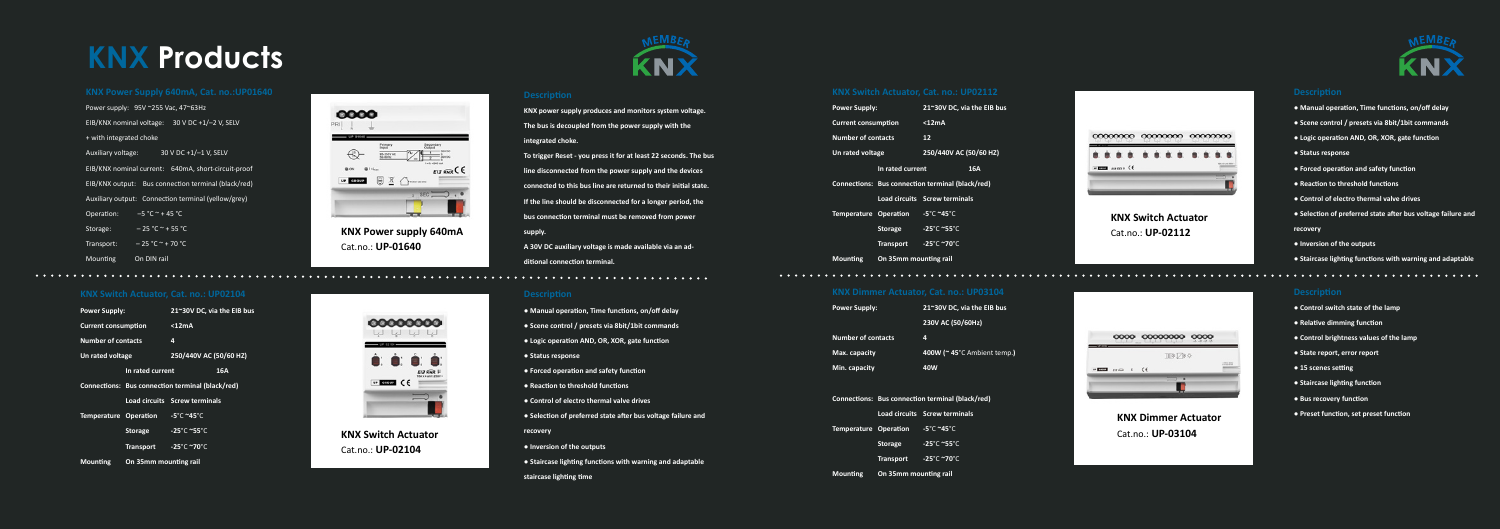**KNX 4-fold univ.interface**  Cat.no.: **UP-05101**

| Power Supply: | 21~30V DC, via the EIB bus                       |  |  |
|---------------|--------------------------------------------------|--|--|
| Input/Output: | 4-fold key scan - individual configured          |  |  |
|               | 4-fold LED scan - individual configured          |  |  |
|               | Key scanning voltage 20V DC                      |  |  |
|               | Key input current voltage 0,5mA                  |  |  |
|               | LED output voltage: 5V DC                        |  |  |
|               | LED output current: max.2,5mA, limited           |  |  |
|               | via $2k\Omega$ resistor                          |  |  |
| Safety:       | Short-circuit-proof, overload protection,        |  |  |
|               | reverse voltage protection                       |  |  |
|               | Connections: Bus connection terminal (black/red) |  |  |

- **Switch function**
- **Switch and dimming of the lighting (also 1 button opera-**

**tion)**

- **Send of value and forced output**
- **Scene control**
- **Switching sequence**
- **Counter**
- **Multiple operation**
- **Shutter control (also 1 button operation)**
- **LED function**

| <b>Power Supply:</b>                             | 21~30V DC. via the EIB bus            |  |  |
|--------------------------------------------------|---------------------------------------|--|--|
| <b>Current consumption</b>                       | $12mA$                                |  |  |
| <b>Auxiliary power:</b>                          | 20~30V DC                             |  |  |
| Connections: Bus connection terminal (black/red) |                                       |  |  |
| Auxiliry connection terminal (grey/yellow)       |                                       |  |  |
| LAN: RJ45 socket for 10/100Base-T                |                                       |  |  |
| <b>Green LED flashing:</b>                       | The device running indicator          |  |  |
| LAN/LINK LED ON:                                 | <b>Network connection indicator</b>   |  |  |
| LAN/LINK LED flashing:                           | Network telegram traffic indicator    |  |  |
| <b>EIB/LINK LED ON:</b>                          | <b>Bus connection indicator</b>       |  |  |
| EIB/LINK LED flashing:                           | <b>Bus telegram traffic indicator</b> |  |  |





Power supply: 21V ~30 V DC via KNX bus Outputs: 4 independent output with changover contact Max. switching current: 6A Wire range: 0.2 - 4.0 mm2 - single core Wire range: 0.2 - 2.5 mm2 - Finely stranded KNX output: Bus connection terminal (black/red) Auxiliary output: Connection terminal (yellow/grey) Operation:  $-5 °C ~+ 45 °C$ Storage:  $-25 °C \approx +55 °C$ Transport:  $-25 °C \approx +70 °C$ Mounting On DIN rail

- **KNX interface between KNX installations and IP networks**
- **Configure, parameterize and commission the KNX installation and bus monitor via the LAN using the ETS software (ETS3 or later)**
- **The IP address of the device can be fixed or can be received from a DHCP server**
- **Support the UDP telegram, and the port number 3671**
- **The factory default physical addresses are 15.15.255, and the address can be modified directly via local interface settings of ETS**



# **KNX Shutter Actuator, Cat. no.:UP04104**

# **KNX Products**



**● Movement UP/DOWN,Stop/Louvre adjustment ● Move into preset position (up to 2 preset positions) ● Move to position 0…100%, Adjustment louvre 0…100% (only Blind "Blind" working mode) ● Scenes and Automatic sun protection ● Monitoring of wind, rain and frost protect (cyclical) ● Block and Forced operation ● Status display of current position and of operating mode ● LED display ● Two working mode, Venetian Blind and Shutter**

- **Illumination measure: 0 lux ~ 65535 lux**
- **Movement detector range: to 7m**
- **Illumination with 3 types data; can be sent cyclically**
- **Movement sensor with 3 types data, can be sent cyclically**
- **Illumination with threshold function**
- **Movement sensor sensitivity adjustable**
- **Logic (AND, OR, XOR) function with illumination movement**
- **Function Master-Slave interworking**
- **Illumination disabled, Movement sensor disabled and logic disabled function**

**Brightness and Motion sensor**  Cat.no.: **UP-05201**



# **Brightness & Motion Sensor, Cat. no.: UP05201**

**Power Supply: 21~30V DC, via the EIB bus Current consumption <12mA Protection: IP20, EN 60529 Connections: Bus connection terminal (black/red)**

**Temperature Operation -5**°C **~45**°C **Storage -25**°C **~55**°C **Transport -25**°C **~70**°C **Mounting: Surface mounted**

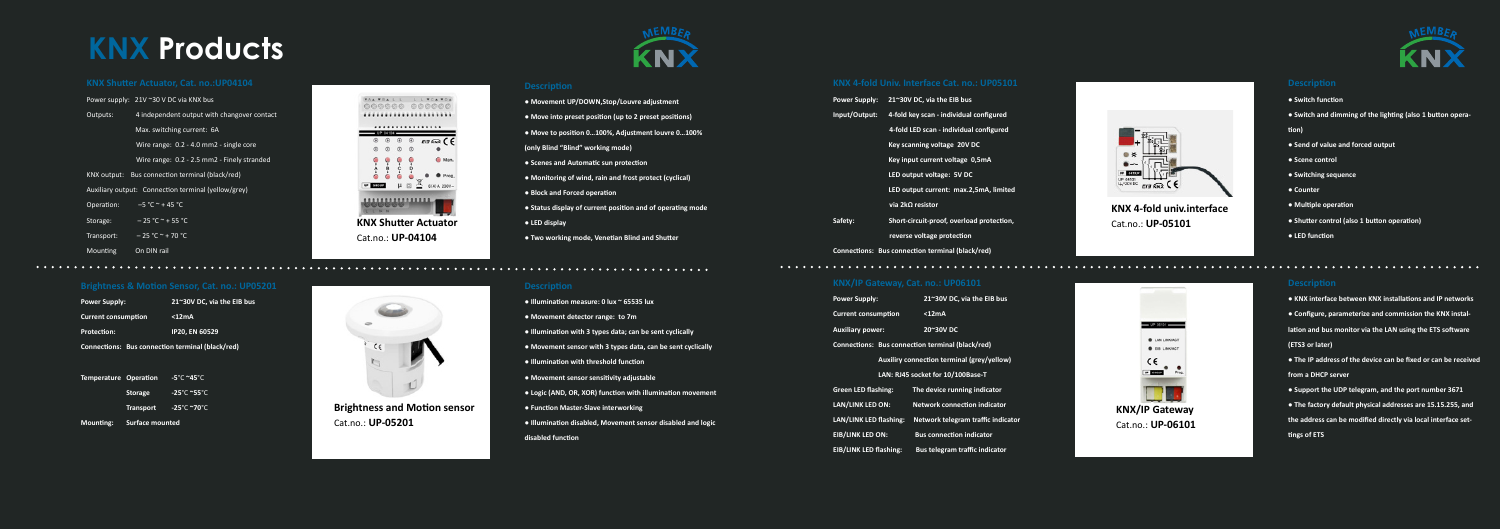

**SmartHouse application includes Interface: Power Supply: 21~30V DC, via the EIB bus Current consumption <12mA Auxiliary power: 20~30V DC Connections: Bus connection terminal (black/red) Auxiliry connection terminal (grey/yellow) LAN: RJ45 socket for 10/100Base-T Green LED flashing: The device running indicator LAN/LINK LED ON: Network connection indicator LAN/LINK LED flashing: Network telegram traffic indicator EIB/LINK LED ON: Bus connection indicator**

**KNXapplication for smart phones,Android**

**With using KNX SMARTHOUSE APP you can managed entire building, which works over the KNX/EIB system. Application works on Android devices and can communicate via GSM, 2G, 3G, 4G or WLAN.**

 **KNX SmartHouse Application functions: Lighting, Shutters, Blinds, Heating, Cooling, Cameras, Messages,...**

**With using KNX SMARTHOUSE APP you can managed entire building, which works over the KNX/EIB system. Application works on Android devices and can communicate via GSM, 2G, KNX SmartHouse Application functions: Lighting, Shutters, Blinds, Heating, Cooling, Cameras, Messages,... More informations:** 

| <b>Power Supply:</b>         |                                                  | 21~30V DC, via the EIB bus    |                       |
|------------------------------|--------------------------------------------------|-------------------------------|-----------------------|
| <b>Current consumption</b>   |                                                  | < 12mA                        |                       |
| <b>USB</b> voltage:          |                                                  | 5V DC                         |                       |
| Interface:                   |                                                  | <b>USB standard 2.0</b>       |                       |
|                              | Connections: Bus connection terminal (black/red) |                               |                       |
|                              | Single core:                                     | $0.2 - 6.0$ mm2               |                       |
|                              | Multi core:                                      | $0.2 - 4.0$ mm2               |                       |
| <b>Temperature Operation</b> |                                                  | -5°C ~45°C                    |                       |
|                              |                                                  | Storage                       | $-25^{\circ}$ C ~55°C |
|                              |                                                  | <b>Transport</b>              | $-25^{\circ}$ C ~70°C |
| <b>PC</b> connection         |                                                  | Via USB socket (max.cable=5m) |                       |



# **KNX Products**

**KNX USB interface**  Cat.no.: **UP-06102**



UP GROUP E-mail: info@upirup-knx.com Web: www.upirup-knx.com

**KNX USB Interface is used for communication between PC and KNX system, in order to configure, parameterize and commission the KNX/EIB installation as well as bus monitor using the ETS (ETS3 or later) software. The KNX USB Interface has not an application program, but it is able to use the ETS to allocate the physical address. The factory default physical addresses are 15.15.255. Note — a KNX drive program (UP USB driver for KNX.exe) need to be installed in the PC, or else the interface cannot connect to the PC.** 

**KNXapplication for smart phones,Android**

**3G, 4G or WLAN. Blinds, Heating, Cooling, Cameras, Messages,...**



Cat.no.: **UP-0901**



**SmartHouse application without Interface: Interface can be any KNX/IP interface or router that is already installed in the system or can be bought by other Manufacturer.**

 **KNX SmartHouse Application functions: Lighting, Shutters,**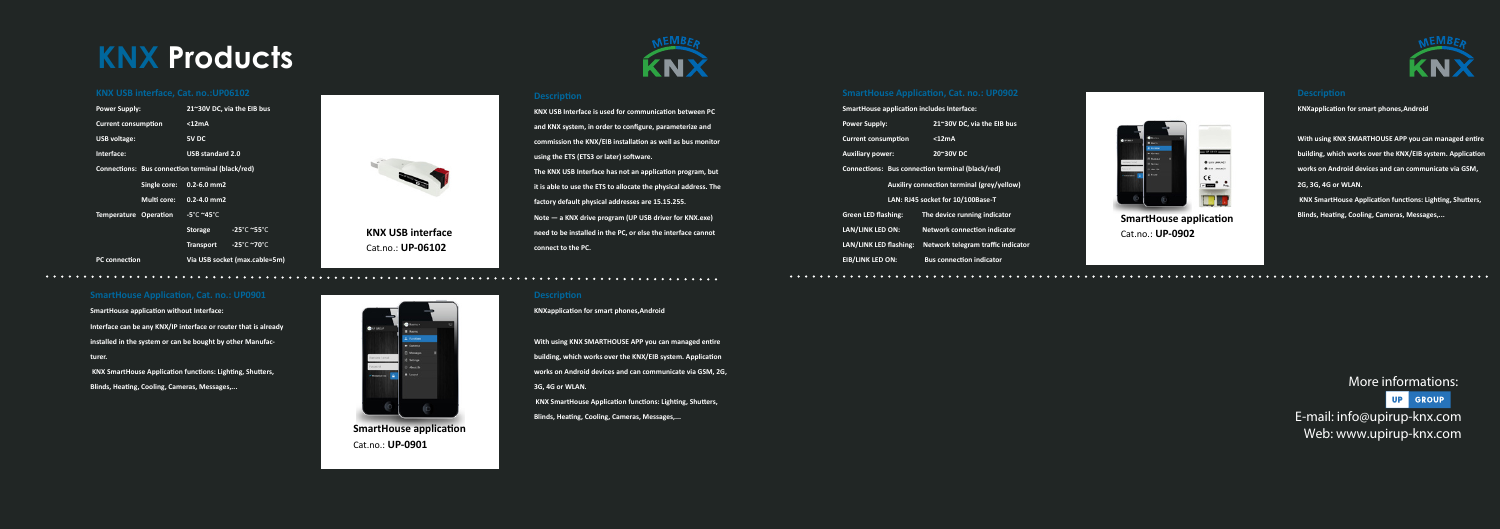